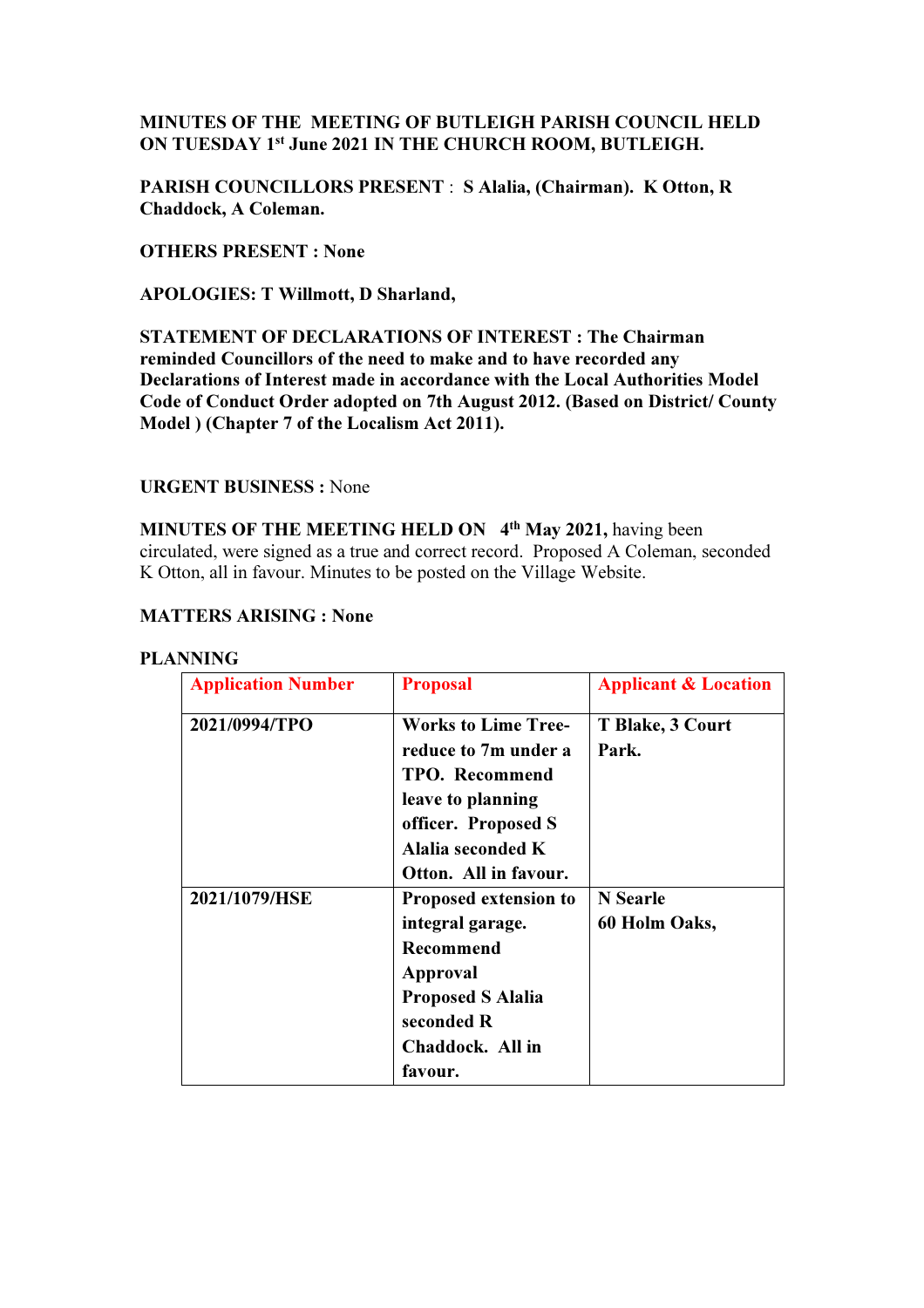#### FINANCE : CURRENT AC BR AC

| <b>BALANCE</b>           |   | £ 20739.02  | <b>BALANCE</b> | £7645.75  |
|--------------------------|---|-------------|----------------|-----------|
| -S&D Air Ambulance       | £ | 350.00      |                |           |
| --Butleigh PCC           | £ | 1850.00     |                |           |
| Butleigh PFA             |   | £ $2000.00$ |                |           |
| --Citizens Advice Bureau | £ | 150.00      |                |           |
| -St Margarets Hospice    | £ | 200.00      |                |           |
| -SALC Training           | £ | 70.00       |                |           |
| $+BPPA$ rent 2 yrs       | £ | 8.00        |                |           |
| <b>Balance</b>           |   | £ 16127.02  | <b>Balance</b> | £ 7645.75 |

Proposed S Alalia, seconded A Coleman, all in favour.

# FINANCIAL APPROVALS : Resolutions to approve the following expenditure : Came & Co Insurance premium £901.32, Somerset County Council Extension Post for SID £180.

Proposed S Alalia , seconded R Chaddock . All in favour

HIGHWAYS -SPEED INDICATOR DEVICE- UPDATE. (KO) Replacement sign has not been received as yet.

COMMUNITY SPEEDWATCH- No further volunteers but Police have been present recently.

UPDATE- FURTHER SID PROPOSAL – Police grant still to be determined in July.

DOG POO BINS REQUEST- Notice in New and Views. Bins not to be provided due to cost. To be reviewed in 6 months.

CORRESPONDENCE: Letter regarding gate on WS2/41 , Moorview nurseries.

LEAD COUNCILLOR'S REPORTS- A Coleman reported a proposed Litter Pick on Saturday 17th July.

R Chaddock reported the poor condition of the road at the Cedar Avenue. Report to Highways.

MATTERS OF REPORT (Items for the next meeting) Neighbourhood Plan.

The meeting closed at 7.55 p.m.

The next meeting  $6<sup>th</sup>$  July 2021.

Chairman  $6<sup>th</sup>$  July 2021.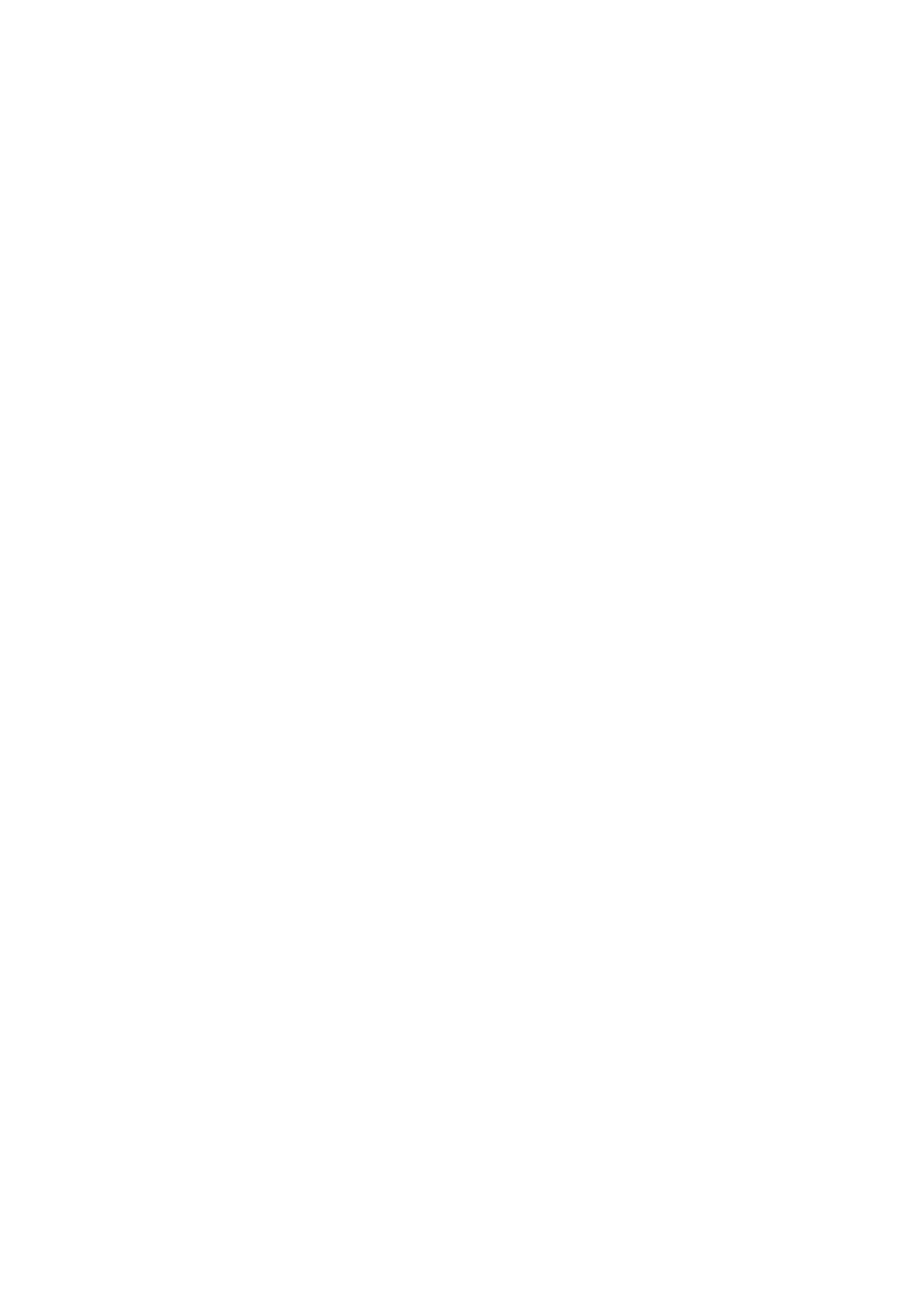# MINUTES OF THE MEETING OF BUTLEIGH PARISH COUNCIL HELD ON TUESDAY 6th July 2021 IN THE CHURCH ROOM, BUTLEIGH.

# PARISH COUNCILLORS PRESENT : S Alalia, (Chairman). K Otton, T Willmott, D Sharland, R Chaddock, A Coleman.

# OTHERS PRESENT : Cllr N Woolcombe-Adams

#### APOLOGIES: None

VISITING COUNCILLORS REPORTS: N Woolcombe-Adams no further news with reference to the phosphate issue with the planning system within Somerset. Unitary authority answer awaited.

STATEMENT OF DECLARATIONS OF INTEREST : The Chairman reminded Councillors of the need to make and to have recorded any Declarations of Interest made in accordance with the Local Authorities Model Code of Conduct Order adopted on 7th August 2012. (Based on District/ County Model ) (Chapter 7 of the Localism Act 2011).

## URGENT BUSINESS : None

MINUTES OF THE MEETING HELD ON 1<sup>st</sup> June 2021, having been circulated, were signed as a true and correct record. Proposed S Alalia, seconded A Coleman, all in favour. Minutes to be posted on the Village Website.

# MATTERS ARISING : None

#### PLANNING

| <b>Application Number</b> | <b>Proposal</b>                                                                                                                                                                                                   | <b>Applicant &amp; Location</b>                                   |
|---------------------------|-------------------------------------------------------------------------------------------------------------------------------------------------------------------------------------------------------------------|-------------------------------------------------------------------|
| 2021/1103/HSE             | <b>Erection of single</b><br>storey extension, and<br>erection of new garage<br>with associated<br>landscaping<br><b>Recommend:</b><br><b>Approval Proposed T</b><br>Willmott, seconded K<br>Otton. All in favour | T Blake,<br><b>3 Court Park.</b>                                  |
| 2021/1035/HSE             | <b>Erection of single</b><br>storey garden room<br>with balcony above on<br>west elevation, single<br>storey extension on<br>east elevation and<br>fenestration.                                                  | <b>Ben Gross,</b><br><b>Bethel Cottage,</b><br><b>Barton Road</b> |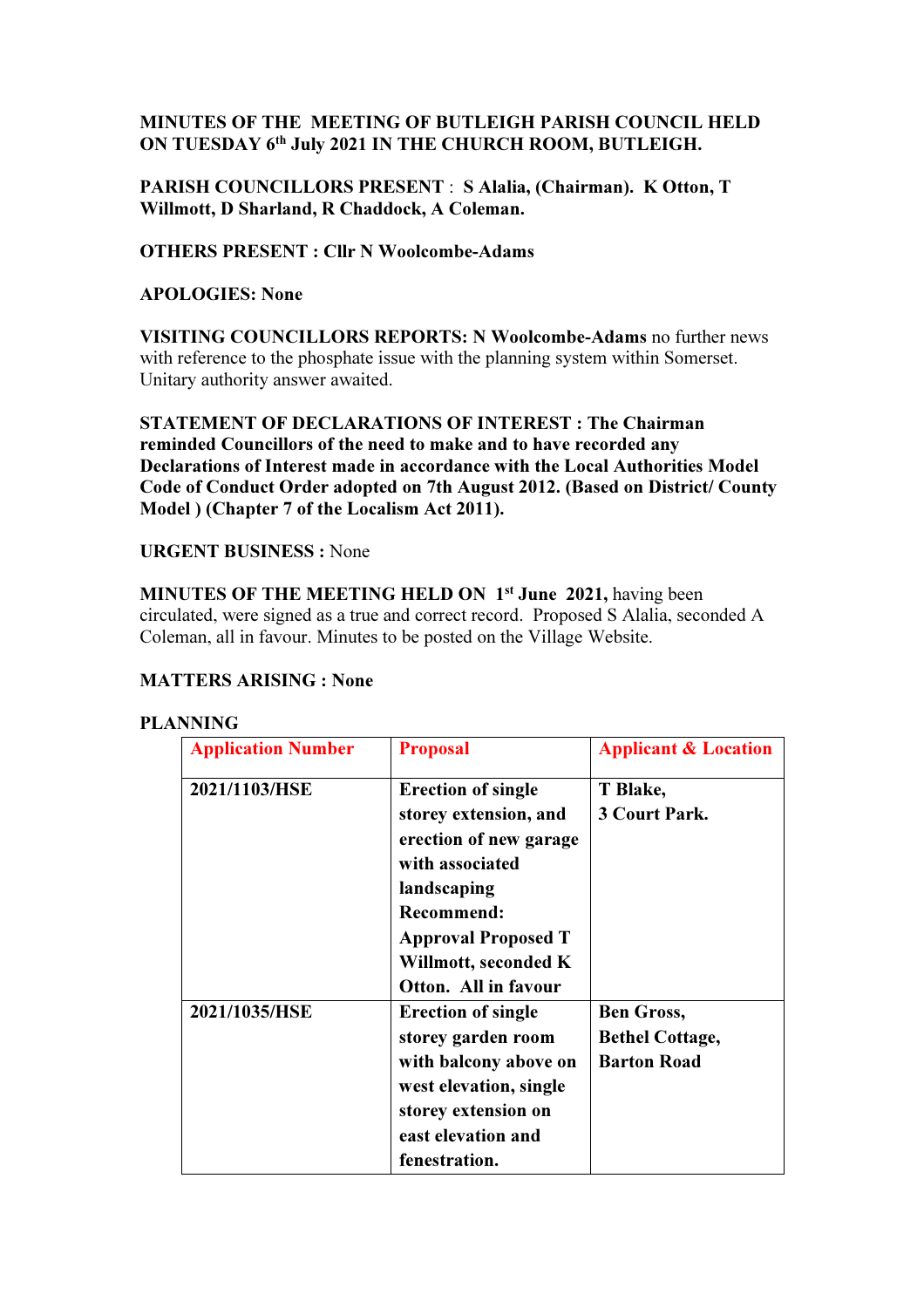|               | <b>Recommend: Refusal</b>      |                             |
|---------------|--------------------------------|-----------------------------|
|               | <b>Proposed T Willmott,</b>    |                             |
|               | seconded D Sharland.           |                             |
|               | All in favour                  |                             |
| 2021/1048.FUL |                                |                             |
|               | <b>Erection of dwelling to</b> | <b>Angus MacDonald</b>      |
|               | replace demolition of          | <b>Reservoir Buildings,</b> |
|               | agricultural barns.            | <b>Reynalds Way. BA6</b>    |
|               | <b>Recommend: No</b>           | 8TP                         |
|               | objection. Proposed, T         |                             |
|               | Willmott, seconded R           |                             |
|               | Chaddock. All in               |                             |
|               | favour                         |                             |
| 2021/1369/HSE | <b>Erection of first floor</b> | Mr & Mrs J Forsey,          |
|               | extension over existing        | The Old Smithy, High        |
|               | ground floor footprint.        | Street.                     |
|               | <b>Recommend:</b>              |                             |
|               | <b>Approval Proposed T</b>     |                             |
|               | Willmott, seconded K           |                             |
|               | Otton. All in favour           |                             |
| 2021/0935/LBC | <b>Reinstatement of</b>        | <b>Mrs S Andrews</b>        |
|               | greenhouse and                 | <b>Wootton House, Back</b>  |
|               | conversion of                  | Lane, Butleigh              |
|               | outbuilding into               | Wootton.                    |
|               | changing rooms                 |                             |
|               | <b>Recommend:</b>              |                             |
|               | <b>Approval. Proposed T</b>    |                             |
|               |                                |                             |
|               | Willmott, seconded R           |                             |
|               | Chaddock. All in               |                             |
|               | favour                         |                             |
| 2021/1145/HSE | <b>Refurbishment of</b>        | D Drake.                    |
|               | existing garage, utility       | <b>Hunters Moon,</b>        |
|               | room, ground floor             | <b>Chapel Lane.</b>         |
|               | bathroom and                   |                             |
|               | entrance hall.                 |                             |
|               | <b>Erection of a single</b>    |                             |
|               | storey rear extension.         |                             |
|               | <b>Erection of a car port</b>  |                             |
|               | <b>Recommend:</b>              |                             |
|               | <b>Approval Proposed T</b>     |                             |
|               | Willmott, seconded A           |                             |
|               | Coleman. All in                |                             |
|               | favour                         |                             |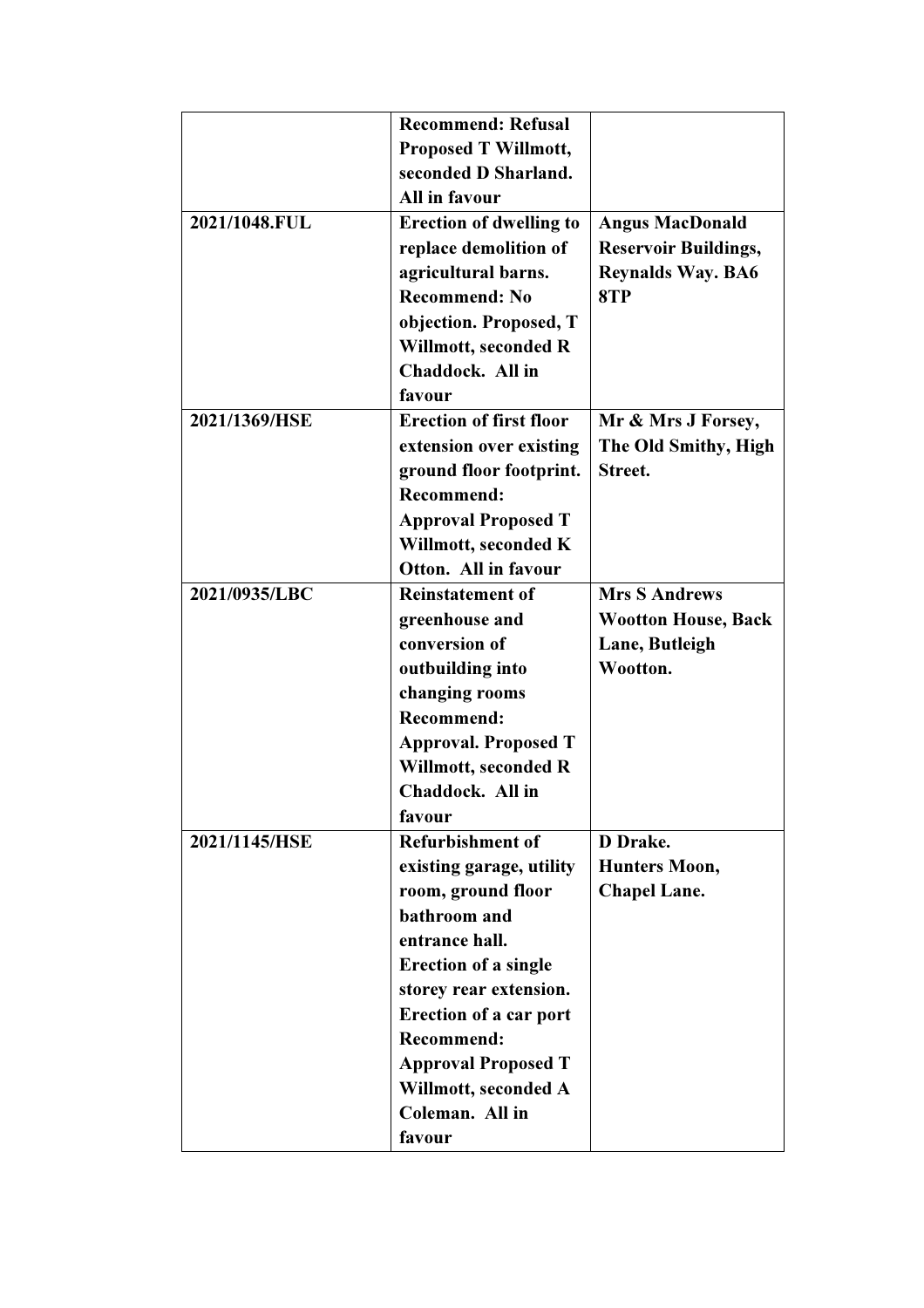| 2021/1460/HSE           | Single storey orangery      | Mr & Mrs G                  |
|-------------------------|-----------------------------|-----------------------------|
|                         | side extension, covered     | <b>McConnell</b>            |
|                         | verandah & utility          | Rood Farm,                  |
|                         | side extension, formal      | <b>Kingweston Road.</b>     |
|                         | courtyard, conversion       |                             |
|                         | of existing outbuilding     |                             |
|                         | to form garaging and        |                             |
|                         | ancillary residential       |                             |
|                         | accommodation.              |                             |
|                         | <b>Recommend:</b>           |                             |
|                         | <b>Approval Proposed T</b>  |                             |
|                         | Willmott, seconded R        |                             |
|                         | Chaddock. All in            |                             |
|                         | favour                      |                             |
| 2021/1487/HSE           | <b>Erection of single</b>   | <b>M</b> Stevens            |
|                         | storey extension to         | 1 Rood Cottages,            |
|                         | front (north elevation)     | <b>Kingweston Road.</b>     |
|                         | <b>Recommend:</b>           |                             |
|                         | <b>Approval Proposed T</b>  |                             |
|                         | Willmott, seconded A        |                             |
|                         | Coleman. All in             |                             |
|                         | favour                      |                             |
| <b>Decisions by MDC</b> |                             |                             |
| 2021/0894/HSE           | <b>Proposed replacement</b> | Mr C Reeve                  |
|                         | porch. Approved             | 3 West Park.                |
|                         |                             |                             |
| 2021/0849/HSE           | <b>Replace conservatory</b> | <b>Mr Padgett</b>           |
|                         | with flat roof and          | <b>Little Orchard, High</b> |
|                         | alterations. Approved       | Street.                     |
|                         |                             |                             |

| <b>FINANCE : CURRENT AC</b> |              |                | <b>BR AC</b> |
|-----------------------------|--------------|----------------|--------------|
| <b>BALANCE</b>              | £16127.02    | <b>BALANCE</b> | £7645.75     |
| - Came $&$ Co Ins           | 901.32<br>±. |                |              |
| - $SCC(SID EX's)$           | 180.00<br>£  |                |              |
|                             | £ 15045.70   | <b>Balance</b> | £ 7645.75    |

Proposed S Alalia, seconded T Willmott all in favour.

FINANCIAL APPROVALS : Resolutions to approve the following expenditure : Somerset Forge- Refurbishments to 5 fingerposts inc VAT £5214.00. SA RC TWM Traffic Control Systems- Village Gateway Sign inc VAT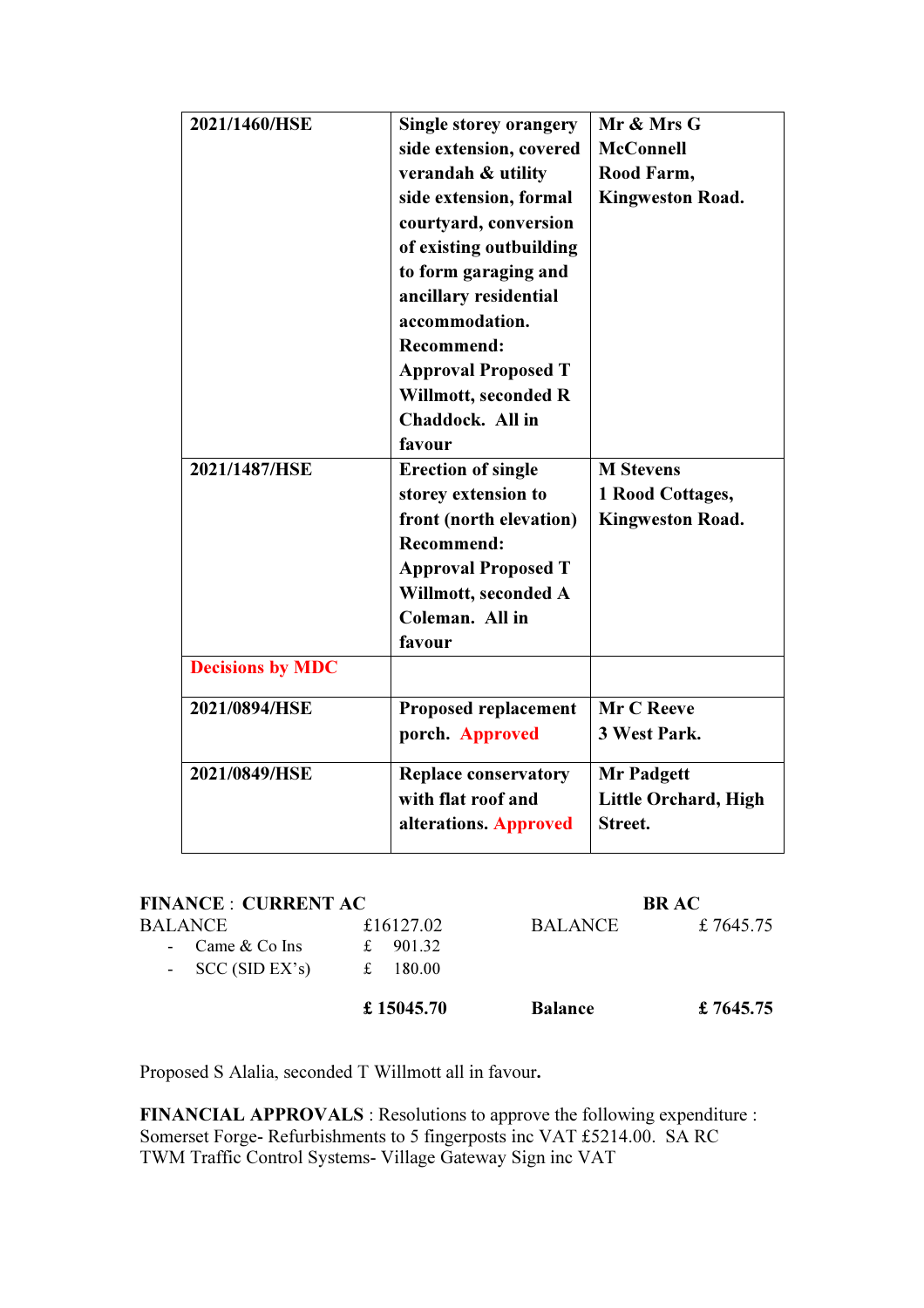£3787.14. To be returned to TWM as damaged and not the sign or quality agreed. To be dealt with by K Otton and D Sharland and sent back. Proposed S Alalia, seconded T Wilmott

Somerset Garden Services, Footpath clearance/ sweep £350, village green maintenance£150.00. Total £500 Proposed S Alalia, seconded A Coleman

#### HIGHWAYS -SPEED INDICATOR DEVICE- Update. (KO)

Speedwatch- Update- No one interested in helping with Speedwatch. Further SID proposal – Order has been sent in by Baltonsborough Parish Council and there is an 8 week wait. Posts have been paid for but not installed as yet. Correspondence from G Holland regarding Sub Road 30 mph and white lines. Clerk to reply and write to Traffic Management.

PROPOSED NEIGHBOURHOOD PLAN (AC) Proposed seminar with SALC in September. Discuss after the seminar – October meeting.

#### 2 NEW FUNDS FOR MENDIP FOR COMMUNITIES AND

ENVIRONMENT.(SA) In conversation with BPFA regarding the grant applications. Match funding would be required.

#### CORRESPONDENCE: PARKING IN THE HIGH STREET ABOVE THE

CHAPEL LANE JUNCTION- Clerk to write to Traffic Management asking for white lining at the top of High Street.

# LITTER PICK SATURDAY 17TH JULY. 10 AM.

QUEENS PLATINUM JUBILEE CELEBRATIONS JUNE 2022 – Proposed Friday evening event and Street party. Other events proposed by the Events Committee.

LONG DROVE: New lock on Blagrove end.

WILLOW TREES – WATCHWELL DROVE- Clerk to write to Highways regarding pollarding as they are now dangerous to road users.

The meeting closed at 8.34pm

Next meeting 3<sup>rd</sup> August or 7<sup>th</sup> September 2021.

Chairman 3rd August 2021.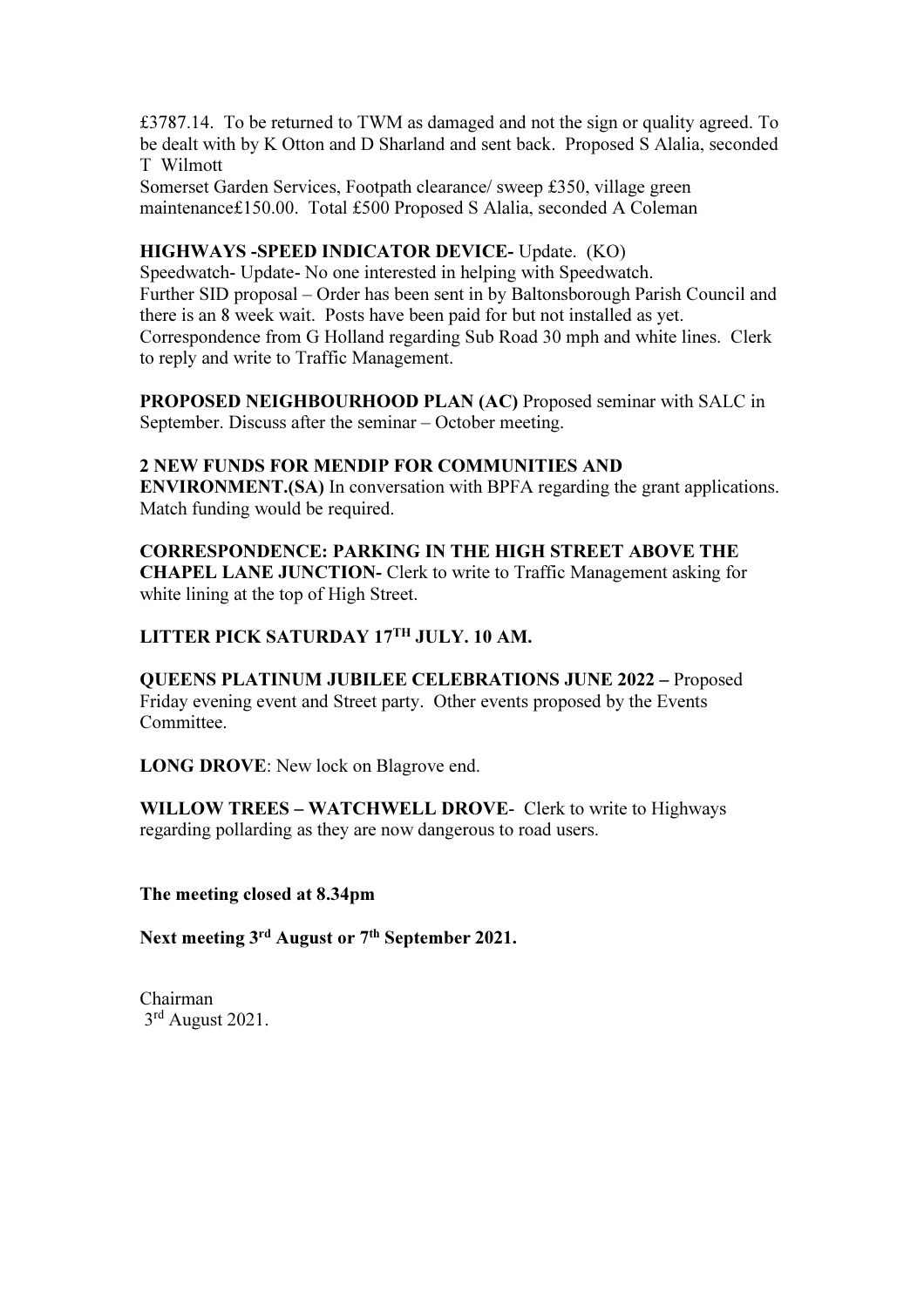# MINUTES OF THE MEETING OF BUTLEIGH PARISH COUNCIL HELD ON TUESDAY 3rd August 2021 IN THE CHURCH ROOM, BUTLEIGH.

PARISH COUNCILLORS PRESENT : S Alalia, (Chairman). K Otton, T Willmott, ,R Chaddock,

OTHERS PRESENT : None

APOLOGIES: D Sharland , A Coleman.

VISITING COUNCILLORS REPORTS: N Hewett-Cooper report sent via mail.

STATEMENT OF DECLARATIONS OF INTEREST : The Chairman reminded Councillors of the need to make and to have recorded any Declarations of Interest made in accordance with the Local Authorities Model Code of Conduct Order adopted on 7th August 2012. (Based on District/ County Model ) (Chapter 7 of the Localism Act 2011).

URGENT BUSINESS : K Otton reported that the Village Gateway SID is to be returned to TWM and a new sign to be fabricated.

# PLANNING APPLICATIONS:

| <b>Application Number</b> | <b>Proposal</b>                                                                                                                                      | <b>Applicant &amp; Location</b>                                          |
|---------------------------|------------------------------------------------------------------------------------------------------------------------------------------------------|--------------------------------------------------------------------------|
| 2021/1590/FUL             | <b>Erection of new</b><br>accessible dwelling<br><b>Recommend Refusal</b><br><b>Proposed T Willmott</b><br>seconded R<br>Chaddock. All in<br>favour. | N. Spooner<br>Land adjacent to Well<br><b>House, Kingweston</b><br>Road. |
| <b>Decisions</b>          |                                                                                                                                                      |                                                                          |
| 2021/1103/FUL             | <b>Erection of single</b><br>storey extension, and<br>erection of new<br>garage with<br>associated<br>landscaping<br><b>Approved</b>                 | T Blake,<br><b>3 Court Park.</b>                                         |
|                           |                                                                                                                                                      |                                                                          |

# MATTERS OF REPORT: Potholes.

Traffic Management meeting Tuesday 10<sup>th</sup> August at 9.30am. K Otton, T Willmott and A Coleman to attend.